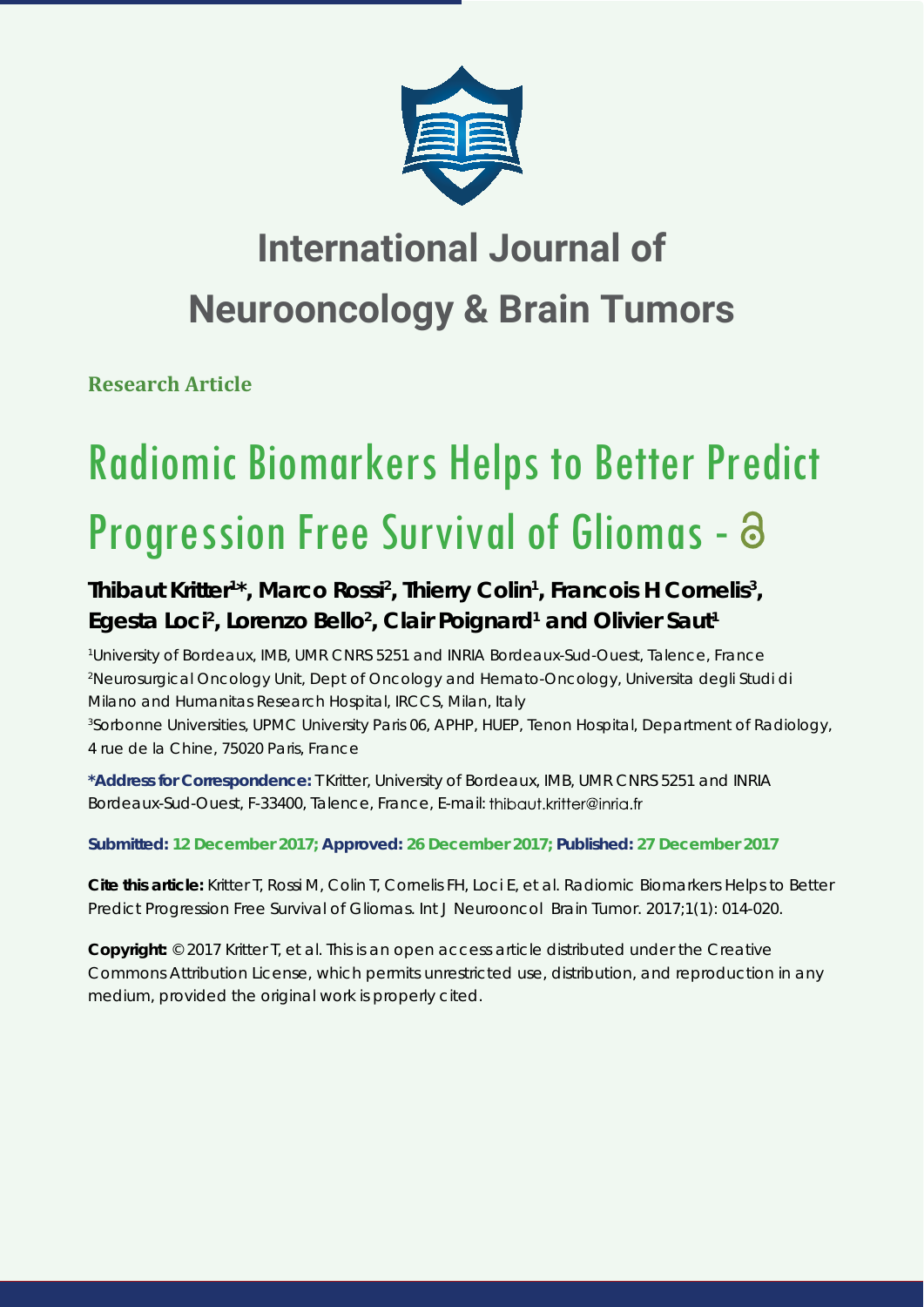#### **ABSTRACT**

**Purpose:** To identify radiomic based biomarkers able to stratify on progression free survival patients presenting with gliomas.

**Material and methods:** Clinical, genetic and MR imaging features of 90 patients presenting lower grade gliomas (WHO grade II and III) were used in this study. An indicator of heterogeneity was identified accounting for spatial distribution of the tumor. Interesting features correlated with PFS were recorded and several machine learning strategies were compared to stratify patients into short or long PFS classes.

Results: MET-PET features appear to be strongly linked to PFS. Our method gives a good classification of fast or slow recurrence in 79% of the cases. This classification is more accurate than what is currently obtained with grade or IDH1 status and the combination of two.

Conclusion: Our method seems effective in patient's stratification to better predict clinical behavior. It constitutes a proof of concept of a tool which could have a role on the clinical evaluation of the risk of recurrence of gliomas.

#### **INTRODUCTION**

Gliomas account for 80% of primary malignant brain tumors [1,2]. They arise from glial cells and they are classified according to WHO classification of 2016, according to the presence of IDH1 mutation in 2 main categories: IDH1 wild type tumor represented mostly by grade IV Glioblastoma with very aggressive behavioral and poor prognosis – IDH1 mutated tumor that include various biological entities, graded according the same classification in grade II and III, with different biological behavior and prognosis. Recent publications, indeed, further reduce the value of histological grade as a prognostic factor.

The introduction of the new classification helps clinicians to better stratify patients and to tailor the best treatment according to tumor biology. Despite this new advances prognosis remains uncertain, particularly in the IDH1 mutated tumors.

The Progression-Free Survival (PFS) time is the duration between surgical treatment and clinical radiological recurrence of the disease. With a curative intend, surgery is thus often performed whatever the grade of tumors. However, the infiltrative nature of gliomas makes it difficult to obtain a complete resection at biological level [3]. Therefore, often additional treatments are used after the surgery to control the evolution, such as radiotherapy and chemotherapy. However as each of them carry risks of adverse effects, adequate treatments and adequate time for treatments have to be selected based on tumor's aggressiveness and patient's characteristics to improve oncological outcome and preserving quality of life of patients.

The European Association of Neuro-oncology recently published new guidelines for treatment of glioma in respect of the new classification, based on several RCT and on the clinical experience. The main feature driving the decision for treatment are - biology of the tumor and – risk group of the patient defined evaluating Karnofski Performance Status, neurological status and EOR. The introduction of this new guidelines suggest a substantial shared and homogeneous approach in the treatment of such a heterogeneous disease. The clinical problem is that despite a complex biological classification of the lesion and proper post-operative treatment, the clinical behavior remains unpredictable, suggesting that the actual molecular and clinical knowledge of this pathology is not powerful enough to efficiently stratify the patient in the clinical setting. Probably, one of the key point in this unsatisfying patient stratification using molecular features alone is the tumor heterogeneity, that fade away if the histological and molecular analysis in performed on small samples of tumor. Tumor heterogeneity can indeed be depicted with advance imaging study. Several published work suggest that radiological features and metabolic imaging, such as aminoacid PET, could help to predict, partially independently from biological features of the lesion, the aggressiveness of the tumor and clinical behavior after first line treatment. This results, still promising, are still far from optimum.

To better select patients requiring additional therapies and avoiding adverse effects in patients who don't need, a better selection based on tumor's aggressiveness and patient's characteristics is mandatory to improve the safety and quality of life of patients. To this end, the interest of radiomics-based analyses is highly increasing, in particular for brain tumors  $[4,5]$ . Thus far, such analysis has been performed using the grade of the tumor and the IDH1 status [6] However, the grade can sometimes be challenging to assess precisely, and behaviors among patients with the same grade or with the same IDH1 status can vary dramatically. The statistical analysis remained also limited on few imaging features without incorporation of 11C-methionine -PET scans [7] or biopsy information. MET-PET scans provide information about metabolic activities in different region of the tumor [8]. By using a patient-specific method and using all clinical genetic and imaging characteristics, our aim was to identify radiomic based biomarkers able to stratify on progression free survival patients presenting with gliomas.

#### **MATERIALS AND METHODS**

This retrospective study was approved by the institutional review board with patient informed consent and compliance with the Health Insurance Portability and Accountability Act. Patients agree to store their clinical information and materials in to the Humanitas Bio Bank, according to EC protocol 1299 Humanitas Research Hospital; each patient signed an informed consent. Humanitas Research Hospital Ethical Committee board approved this retrospective study. All methods were performed in accordance with relevant guidelines and regulations.

#### **Patients**

A total of 90 patients submitted to surgery and with a pathological diagnosis of lower grade glioma was included. Data were acquired and contains information from MRI, histological examination, MET-PET scan, clinical features and demographic information. All patient features are listed on table 1.

#### **Neuroimaging protocol and EOR evaluation**

In all patients a preoperative MR imaging was performed on a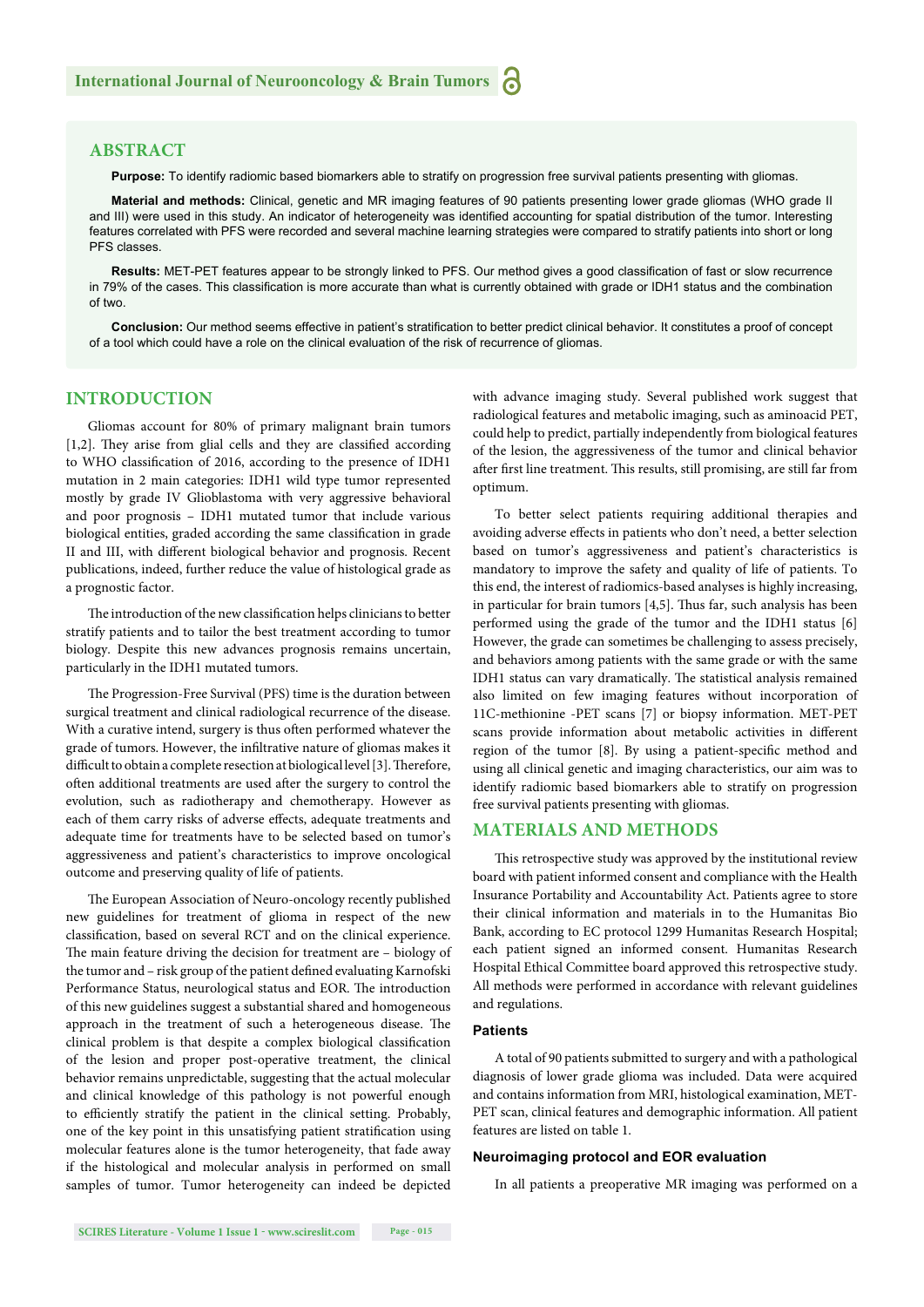Philips-Intera-3.0T, and acquired for lesion morphological and volumetric assessment. The MR protocol included: a) axial threedimensional Fluid-Attenuated Inversion-Recovery (3D-FLAIR); b) post-gadolinium three-dimensional T1-weighted Fast-Field-Echo (FFE);  $c$ ) DWI and ADC diffusion weighted imaging. Lesion volume was computed onto FLAIR volumetric sequences with manual segmentation using iPlanCranial software (BrainLabAG-Munich-Germany) by two investigators (M.R., L.B.). FLAIR hyperintense or T1W-gadolinium-enhanced signal abnormalities were included in the lesion load for LGGs or HGGs, respectively, and were reported in cm3 . Patients underwent both an immediate (within 48 h) and a 3-month postoperative MR scan (volumetric FLAIR and postGdT1 weighted images) to estimate the EOR. EOR corresponded to the percentage of the volume resected with respect to the pre-operative volume: (preoperative volume-postoperative volume)/ preoperative volume as previously published. Patients were then classified, according to EOR in partial (< 95%) or total resection (95-100% of EOR).

#### **Metabolic Imaging**

Detailed description of metabolic images acquisition was previously described by authors [9]. Briefly, all patient underwent <sup>11</sup>C-METH PET. The radiopharmaceutical used was carrier-free L-methyl-11C-methionine, synthesized in hospital. A mean activity of 300-500 MBq was administered and images were acquired 15 min later on a Biograph 6 LSO (Siemens Medical System) or a Discovery 690 GE PET/CT scanner. The acquired images were evaluated semiquantitatively. SUV ratio was calculated as the ratio between the count rate in Region of Interest (ROI) drawn on the area with the highest radiopharaceutical uptake (SUVmax) and a corresponding ROI drawn on the contralateral side. MTW was calculated as summed volume of voxels delineated on PET images.

#### **Histological and Molecular Diagnosis**

Samples obtained during surgery were analyzed in the pathology service of Humanities Research Hospital. IDH1 status was determined by immunohistochemistry and in case of negative expression by mutational analysis (codon132 of IDH1 gene, by DNA extraction -BiOstic FFPR rissue DNA isolation kit - and pyro sequencing of 132 codon, Diatech Pharmacogenetics IDH test). Codeletion was determined by FISH (probes: Vysis 1p36/1q25 e 19q13/19p13); ATRX loss, p53 mutation, Ki67 were determined by immunohistochemistry. For MGMT methylation status DNA was extracted (BiOstic FFPE Tissue DNA Isolation kit) and determined by pyrosequencing (Diatech Pharmacogenetics, MGMT plus, validated CE/IVD). Integrated diagnosis was used to classify tumors. Histological diagnosis revealed and were distributed like this: 43 grade II and 47 grade III (Figure 1). IDH1 mutation were present in 56 patients, IDH1 wild type in 25. In 48 cases the co-deletion 1p/19q were found. The MGMT metilation was found in 16 of the patients. For further details, see table 1.

#### **Follow-up and post-operative treatment**

All patients included in this study were followed in the postoperative period with clinical examination and periodic MR according to EANO indication [10]. According to the molecular classification and the risk group of the single patient, 60 patients received postoperative treatment (5 chemotherapy alone, 19 radiotherapy alone, 36 concomitant treatment).

All patients included in this study were discussed after surgery, in the neuro-oncology board and those patients who were selected for adjuvant treatment received chemotherapy or radiotherapy or concomitant treatment according to molecular and clinical features, as indicated in the last international guidelines. In particularly we defined high risk patient  $> 40$  years old, who present neurological symptoms after surgery and with a partial resection. Chemotherapy and radiotherapy protocol are reported in table 1). We defined progression of disease, according to RANO criteria, by any of the following: (1) development of new lesions or increase of enhancement (radiological evidence of malignant transformation); (2) a 25% increase of the T2 or FLAIR non-enhancing lesion on stable or increasing doses of corticosteroids compared with baseline scan or best response after initiation of therapy, not attributable to radiation effect or to comorbid events; (3) definite clinical deterioration not attributable to other causes apart from the tumour, or decrease in corticosteroid dose; or (4) failure to return for evaluation because of death or deteriorating condition, unless caused by documented nonrelated disorders [11].

| Demographics             | age                       | 44 years (17-81)                                            |  |  |
|--------------------------|---------------------------|-------------------------------------------------------------|--|--|
|                          | lobe                      | 31 frontal, 14 temporal, 10 parietal, 3 insula, 32 multiple |  |  |
| Clinical                 | cerebral hemisphere       | $44$ left - $46$ right                                      |  |  |
|                          | first intervention        | 45 yes - 45 no                                              |  |  |
| <b>MRI</b>               | GD enhancing              | 25 yes- 65 no                                               |  |  |
|                          | tumor volume              | $41.7 + (-44.3)$ cm <sup>3</sup>                            |  |  |
|                          | grade                     | 43 H - 47 H                                                 |  |  |
|                          | MIB1                      | $8.2 + (-9.2 %$                                             |  |  |
|                          | <b>IDH1</b> status        | 56 mutated - 26 wild-type - 8 unknown                       |  |  |
| Histomolecular diagnosis | 1p expression             | 68 mutated - 6 wild-type - 16 unknown                       |  |  |
|                          | 1q expression             | 49 mutated - 25 wild-type - 16 unknown                      |  |  |
|                          | codeletion                | 48 mutated - 26 wild-type - 16 unknown                      |  |  |
|                          | <b>MGMT</b>               | 61 yes - 13 no - 16 unknown                                 |  |  |
|                          | <b>SUVmax</b>             | $3.5 + (-1.8)$                                              |  |  |
|                          | SUVnorm                   | $1.5 + (-0.3)$                                              |  |  |
| MET-PET                  | SUVmean                   | $2.3 + (-1.1)$                                              |  |  |
|                          | SUVratio (SUVmax/SUVnorm) | $2.1 + (-0.7)$                                              |  |  |
|                          | MTV                       | $13.3 +/- 17.0$ cm <sup>3</sup>                             |  |  |
|                          | MTB (SUVmean x MTV)       | $32.0 +/- 46.4$ cm <sup>3</sup>                             |  |  |
| Added data               | Heterogeneity indicator   | $1.4 + (-0.3)$                                              |  |  |
|                          | Extent of resection       | 54 total - 32 subtotal - 2 partial - 2 biopsy               |  |  |
|                          | Recurrence                | 53 yes - 37 no                                              |  |  |
|                          |                           | grade II : 20 recurrent patients                            |  |  |
| Follow-up                |                           | grade III : 33 recurrent patients                           |  |  |
|                          | Overall survival          | $32.8 +/- 12.9$ months                                      |  |  |
|                          | <b>PFS</b>                | $29.0 +/- 14.2$ months                                      |  |  |
|                          |                           | grade $\Pi$ : 35 +/- 12 months                              |  |  |
|                          |                           | grade III : 23 +/- 13 months                                |  |  |
|                          | Adiuvant Rx               | 60 ves - 30 no                                              |  |  |
|                          | Lost in follow up         | 25 yes - 65 no                                              |  |  |
|                          |                           |                                                             |  |  |

Table 1: Features of the database of 90 patients. The first part of the table contains features that are used for classification and the second part is the follow-up section. Grey tinted features are those which are quantitative, the others being qualitative. For quantitative values, the mean and the standard deviation are given.



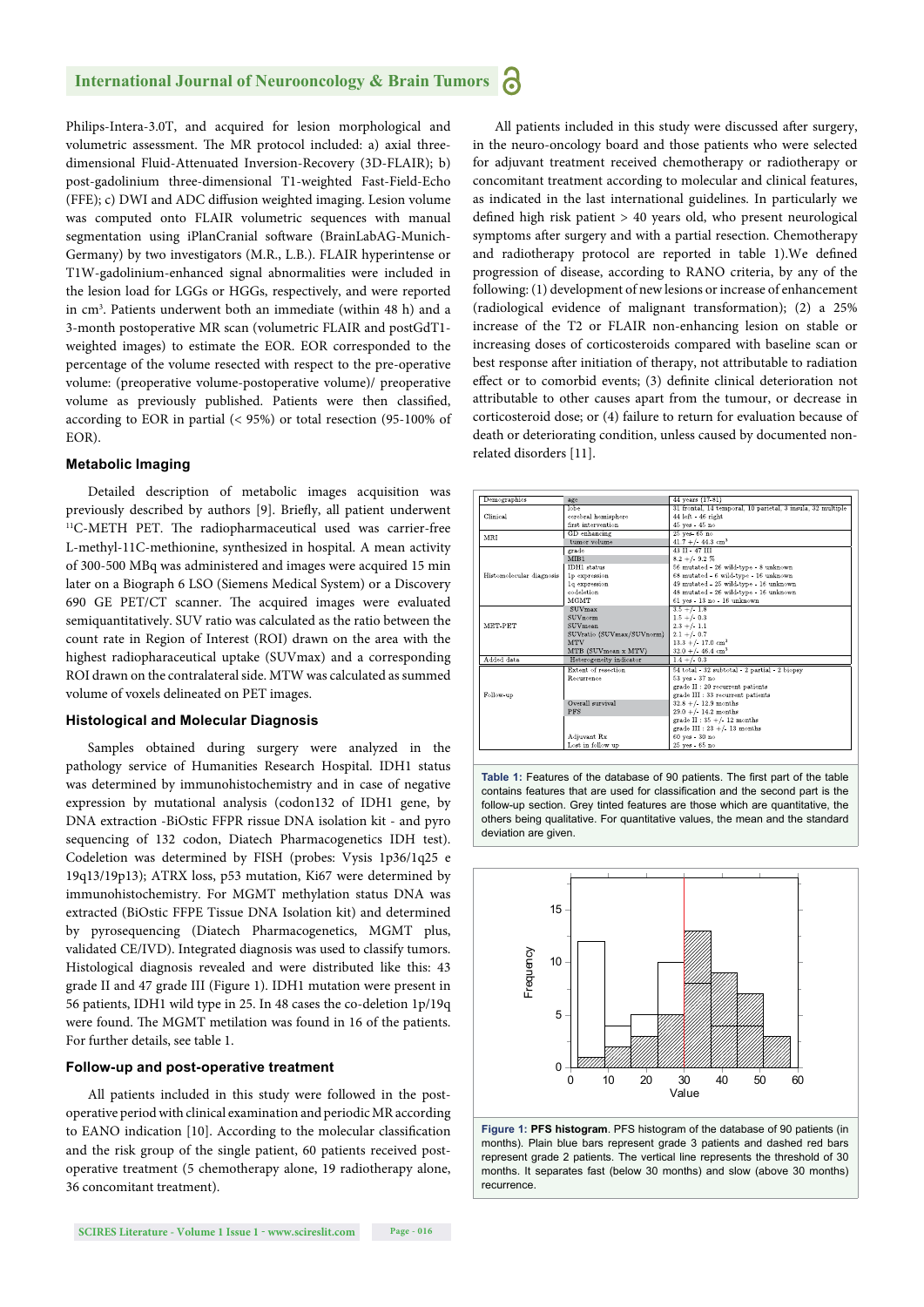#### **Outcomes**

Recurrences were observed in 20 grade II and 33 grade III. Median PFS were 35 months (+/- 12 months) and 23 months (+/- 13 months), respectively. For the aim of this work a threshold has been arbitrary set at 30 months in order to separate slow progressing tumors from fast progressing ones. The rational of this threshold was for clinical reasons: it is commonly used in the clinical practice to guide eventual further treatment at tumor progression (second surgery, first or second line chemotherapy or radiotherapy). Our database contains 47 patients with slow recurrence and 43 patients with fast recurrence.

#### **Features and heterogeneity criterion**

Patient features are extracted from clinical, histological and radiological information. Extracted features from the MET-PET are the maximum and the mean of the SUV signal, the Metabolic Tumor Volume (MTV) and the Metabolic Tumor Burden (MTB).

To consider the signal heterogeneity, hotspots on the MET-PET scan were recorded by setting a threshold [12] on the signal and counting the number of connected component above this threshold. In order to account for spatial heterogeneity, a new indicator was set up. The idea is to count the number of connected components when the threshold varies in all the intensity range. This was done automatically for all the patients, by registrating the MET-PET scan on an atlas of a brain [13], focusing on the MET-PET signal inside the brain (Figure 2, left), setting the range of possible thresholds, and then calculating the number of connected components when the threshold varies. The minimal volume to detect a connected component was arbitrarily set to a cube of 3 voxel-long edge, to account for the noise on the image. For each patient, it gives a curve of the evolution of the number of spots, with respect to the threshold on the intensity. The given curves were integrated, in order to obtain an indicator: bigger the integral is, the more different spots there are in the tumor, and the more heterogeneous is the glioma. Other markers of heterogeneity were tried, such as the maximum of the calculated curve, or characteristic lengths calculated geometrically, but our new indicator is the most correlated to PFS (see Figure 3).

#### **Feature selection**

Our database contains more than 20 features for each patient, and these features are qualitative (histology, expression of genes) or quantitative (tumor volume, MET-PET information). In order to use classifier methods, one needs to focus only on the features which appear to be the most correlated to the PFS and the recurrence to the treatment. In order to figure out which features are the most relevant we use random forests technique [14]. Their advantage is to make appear the most important features of the data. The very few problems of missing data for histomolecular diagnosis was solved by imputing a constant distinct value instead. To further explore the ability of the method to classify patient and to evaluate the possibility to adopt the method as a pre-operative tool, we apply the same algorithm at the same cohort of patients without taking in to account the data available after surgery, such as Extent of Resection (EOR), histological diagnosis and grade, molecular features.

#### **Factorial analysis of mixed data**

In order to apply classification methods to the database, the reduction of the dimension of the space of features is necessary. Focusing on the important features previously obtained is a first step which has to be pushed forward. The idea is to use Principal



**Figure 2: Heterogeneity indicator computation**. Left: Registration of an atlas of a brain [14] to the MET-PET signal. Right: Two different behaviors of grade III tumors are compared. On the left column, the reconstructed MET-PET signal obtained with three different thresholds shows that there are one, two and then three different hotspots when the threshold grows (10, 40 and 60% of SUVmax). On the right column, the tumor is much more homogeneous, and the number of spots ranges from 1 to 2. The curves above (with 50 steps of SUVmax rate) give the total evolution of the number of spots when the threshold variates, and the integral of the left curve is bigger than the right one: the calculated indicator reports tumor heterogeneity on the MET-PET signal. PFS of left patient is under 30 months (9 months) whereas right patient has a slow recurrence (more than 33.6 months). It suggests that this indicator may impact the PFS classification, which is confirmed in the following section.



Component Analysis (PCA) and to project the original vectors on a well suited subspace. But PCA cannot be applied directly here because our database deals with qualitative and quantitative features (see Table 1). The idea is to use multivariate analysis of mixed data [15], in which PCA (for quantitative features) and Multiple Correspondence Analysis (MCA) (for qualitative ones) are combined. The data is preprocessed, and generalized singular value decomposition is then applied. This method also has the advantage of providing a new space of coordinates that are orthogonal to each other. Note that it can be useful in some classification methods to have non correlated variables (Bayes methods for example).

#### **Machine learning methods and statistical analysis**

Different classification methods were compared by using k-foldcross-validation (with  $k = 10$ ) [16]. Note that leave-one-out method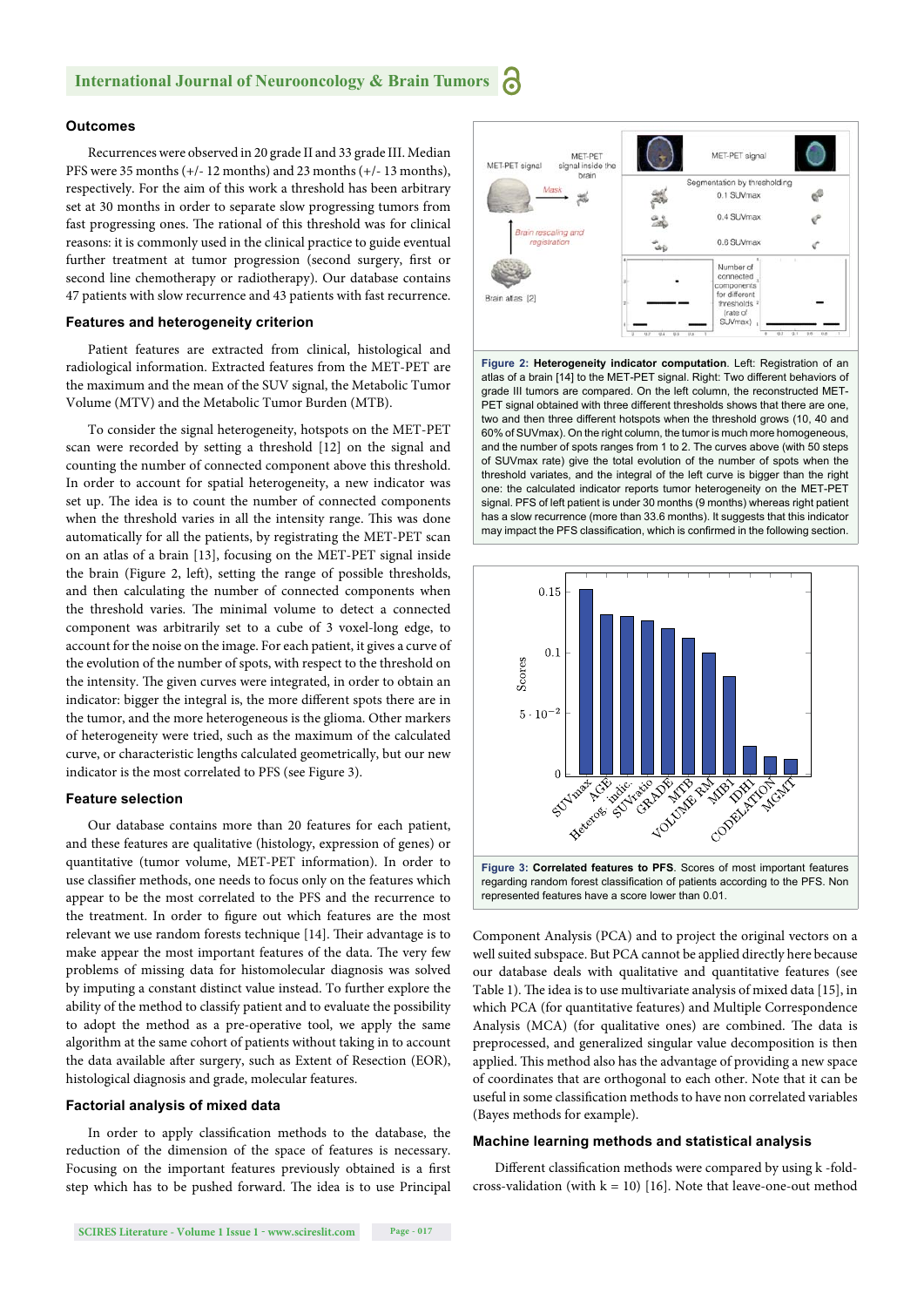has also been tried and gives similar results. The following algorithms were compared: K-Nearest Neighbours (KNN), Naive Bayes Classifier, Logistic Regression, Random Forest, Multilayer Perceptron (MLP) and Support Vector Machines (SVM) [14]. The Python library Scikitlearn was used to implement these methods [17].

#### **RESULTS**

#### **Feature selection**

Feature selection by using random forests gives the histogram on figure 3. It shows a score of each feature regarding its usefulness for the stratification of our population of patients. Only the most relevant features are represented here and are kept in the database. Factorial analysis of mixed data is used to reduce the dimension of the space of characteristics. Machine learning methods are applied to the resulting subspace.

#### **Machine learning analysis**

The table 2 shows that all methods give pretty similar results, around 77 % of good classification. Interestingly, despite its simplicity, the k-nearest neighbours method minimizes the number of bad classifications (79% of good estimation), with a short computation time. On table 3, the table shows the number of well-predicted PFS in both categories. On figure 4, ROC (Receiver Operating Characteristic) curve [18] associated to the best classifier is plotted. The method applied without considering post-operative features (no histological diagnosis or grade, no IDH1 mutation) showed around 68% of good classification, and 70% by using Multilayer Perceptron method, as shown in table 4.

#### **Classifi cation comparison**

On figure 5 panel A, three Kaplan-Meier curves [19] are compared. Both curves in blue dashed-line correspond to the survival curves of patients with grade II gliomas, and those with grade III gliomas. Red line curves are those obtained by dividing the same cohort of patients in two groups by using our classifier. Dotted lines represent IDH1 mutated and IDH1 wild type patients. Note that only 82 patients are classified by IDH1 as this information is missing for 8 patients. Our classifier separates the cohort even more significantly than the other ones. More precisely, log-rank statistic [20] of the grade classification and of the IDH1 mutation classification is much smaller than the one of the red line curves  $(X2$  IDH1 = 7.8,  $X2$  grade  $= 11.6$  and X2\_ML = 39.9). Cox regression [21] has also been used

**Table 2:** Six machine learning algorithms are compared by using k-fold cross validation (k = 10). The dataset is split into k folds. For each method, we run k different learning experiments with one of the fold as the testing set and the other folds as the training set. The final error of the method is the mean of the errors of the k learning experiments. The same splitting was made for each method to ensure a fair comparison.

| Method | <b>KNN</b> | NaïveBayes | Logistic<br>Rea | Random<br>Forest | <b>MLP</b> | <b>SVM</b> |
|--------|------------|------------|-----------------|------------------|------------|------------|
| Error  | 0.211      | 0.233      | 0.244           | 0.267            | 0.244      | 0.233      |

Table 3: Classification by using k nearest neighbours method is the one that minimizes the number of misclassifications

| <b>Real PFS PFS Prediction</b> | <b>Fast recurrence</b> | <b>Slow recurrence</b> |
|--------------------------------|------------------------|------------------------|
| <b>Fast recurrence</b>         | 33                     |                        |
| Slow recurrence                | 10                     | 38                     |



to estimate Hazard Ratio (HR) in both cases. With our classification,  $HR = 5.59$  (confidence interval 95%: 3.22-9.17), which means that the risk of recurrence at a given time t is on average 5.59 bigger for patients classified with fast recurrence than for those classified with slow recurrence. Classification by grade and by IDH1 mutation give smaller HR of 2.59 (CI 95%: 1.47-4.76) and 2.04 (CI 95%: 1.18-3.57) respectively.

The performance of our classifier were also compared white the classification of IDH1 and histological grade combined, as reported in figure 5 panel B. In B1 case, only grade II mutated and grade III wd patients are involved: our classifier and IDH1/grade combination give the exact same stratification, with a HR of 6.08 (CI 95%: 2.69-13.70). In B2 case, grade II wd and grade III mutated patients are kept which shows a much better stratification with our method (HR of 5.09 (CI 95%: 2.27-11.56) with ML, HR of 1.22 (0.38-1.73) with IDH1/grade separation).

The same workflow applied only to data acquired before surgery gives the resulting Kaplan-Meier curves on figure 5 panel C. The stratification of our classifier show a similar accuracy in patient stratification of the stratification according to grade and IDH1 mutation. In this case, HR is equal to 3.79 (CI 95%: 2.02-6.07), which is still bigger than HR of grade and IDH1 status.

#### **DISCUSSION**

Feature selection shows that, as expected, the age of the patient, the volume and the grade of the tumor are strongly correlated to PFS. IDH1 status (mutated or wild-type) and codeletion are supposed to be strongly linked to the aggressiveness of the tumor. The score of IDH1 status and codeletion is rather weak in our cohort. Missing information (for 8 and 16 patients respectively) may explain this weak score, as well as the fact that genomic information are local and may be less precise than MRI and PET-scans data which are global. Interestingly, the most correlated features are those measured on the MET-PET scan: SUV information, MTB and our indicator of heterogeneity are strongly linked to the prognosis of the patient. Actually, if active cells are heterogeneously spread out in the tumor, the surgery and the treatment may be less effective.

The percentage of good classifications is satisfactory, given that we only focus on biological features of the tumor and data acquired before the surgery and the treatment, and no longitudinal information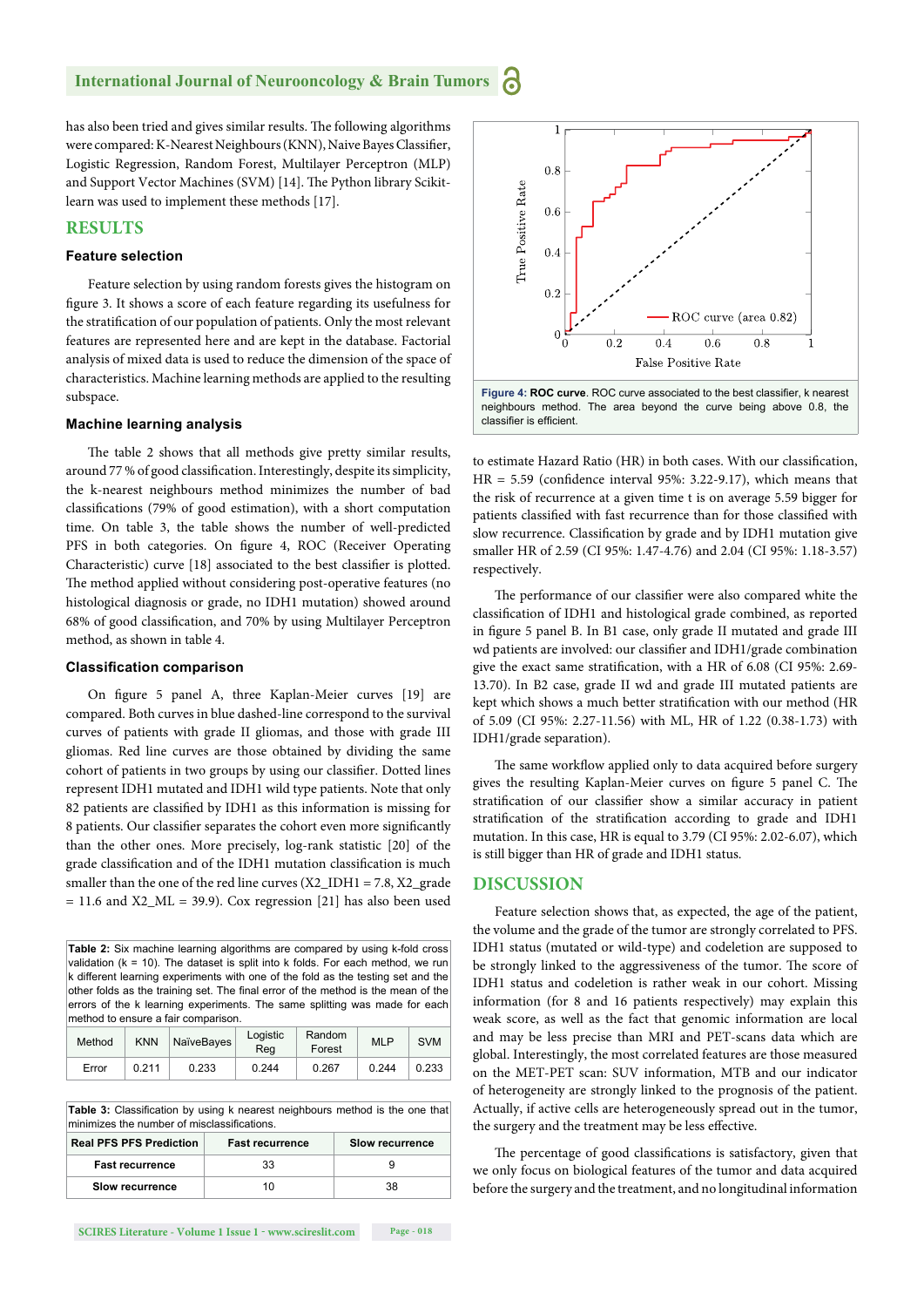

has been used. The results are worse (74% of good classification) when the heterogeneity marker on MET-PET scans is not used, which suggests once again the relevance of this indicator. KNN method is the most efficient: this may be explained by the fact that there are many different clusters of patients that behave similarly, and other algorithms have more difficulties to catch these behaviors. Our algorithm stratifies patients more efficiently than what is currently used, such as grade, IDH1, and even the combination of the two, as shown by Hazard Ratio computation. In detail, as reported in figure 5 panel B1, our classifier applied on grade II mutated and grade III wild type tumors gives the exact same stratification than what is obtained by separating grade II mutated and grade III wild type. But, as one can see in panel B2, our classifier stratifies much more efficiently grade II wd and grade III mutated patients, compared to classification by grade and IDH1 status. It is thus this population on which our method brings relevant information. Detecting fast recurrence more accurately can improve the follow-up of high-risk patients and help in type and timing of adjuvant treatment.

The same method applied without taking in account biological features of the tumor and EOR, showed a lower, but still satisfying accuracy in stratifying patients. The comparison of the method with the stratification according to biological features showed in fact similar PFS curves. For this reason, the method could be also further developed to be applied as a pre-operative tool to help clinicians in therapeutic decision and timing for surgery.

To summarize, the paper presents a method (Figure 6) combining preprocessing of the data, development of a novel heterogeneity marker that is computed automatically, and comparison of machine learning techniques in order to classify patients regarding their PFS. Combining the features extracted from different imaging modalities is a challenge that machine learning methods can overcome. In particular, it has shown that MET-PET scans features contain information correlated to the risk of recurrence, as well as our indicator of heterogeneity. Our method constitutes a proof of concept of a tool which could have a deep impact on the clinical evaluation of the risk of recurrence of gliomas when MET-PET imaging is available. Even if this availability of MET-PET imaging is quite limited, such method also works with any kind of modalities or clinical imaging, such as spectroscopy or diffusion. In particular, our indicator of heterogeneity can be computed on any images containing non homogeneous texture. Of course, such method needs to be validated on a bigger database, but the first results are promising.

#### **ACKNOWLEDGEMENTS**

This study has been carried out within the frame of the LABEX TRAIL, ANR-10-LABX-0057 with financial support from the French State, managed by the French National Research Agency (ANR) in the frame of the 'Investments for the future' Programme IdEx (ANR-10-IDEX-03-02).